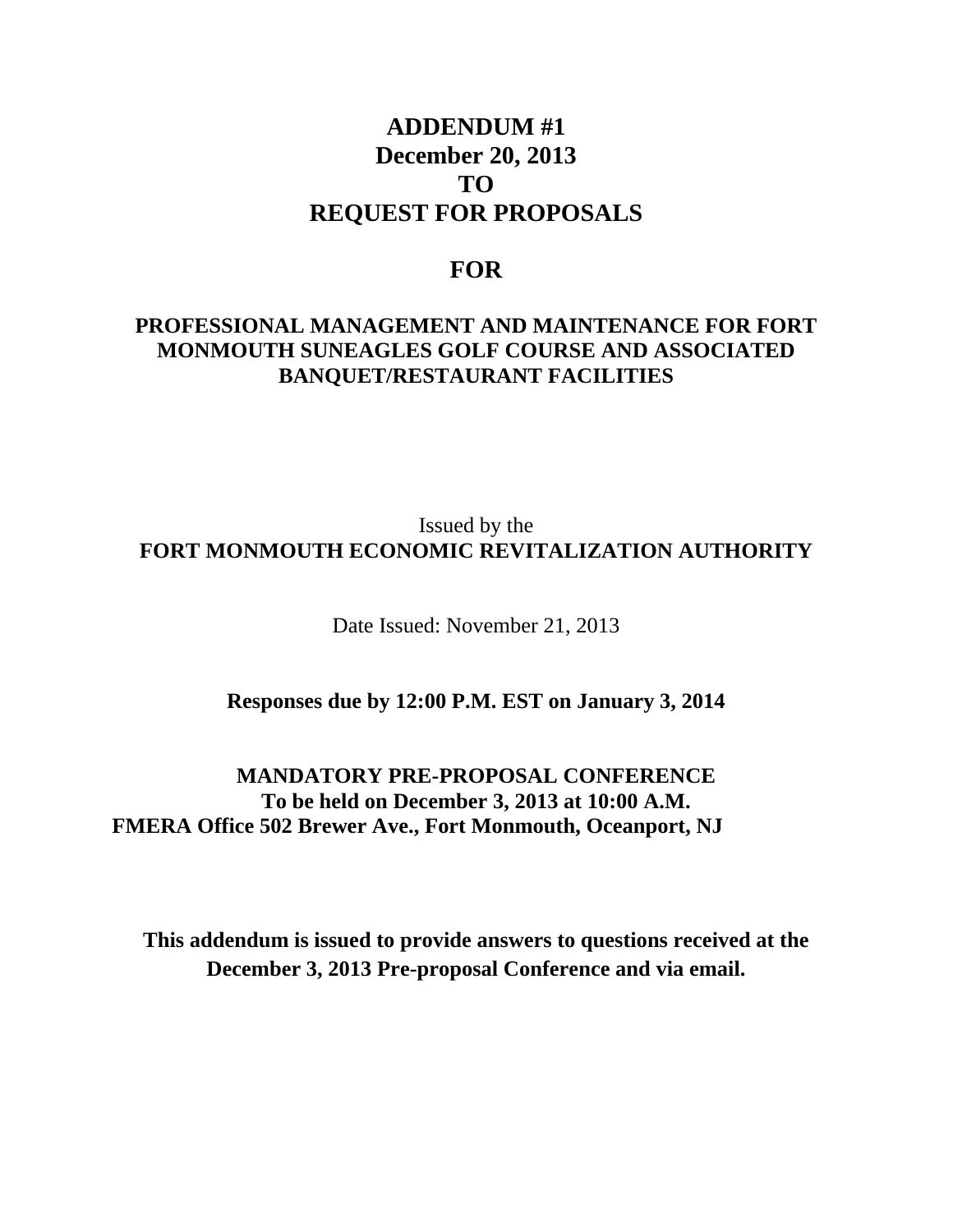# **Questions & Answers**

1. **Question:** Are the rounds, membership, current rates and green fees listed in the financials?

**Answer:** 2012 Rounds – 38,465; 2013 YTD – 30198 Fee sheet is attached

- 2. **Question:** Is the property currently listed for sale? **Answer:** No, FMERA anticipates issuing the Request for Offers to Purchase (RFOTP) on or about March 2014.
- 3. **Question:** Is it possible that the golf course will sell during the operator's 12 month lease?

**Answer:** Possible but not probable. The RFOTP will be out for proposals for a three month period. A selection process will follow which will then evolve into a negotiation period leading to a Board Approval and finally a closing.

4. **Question:** Is there a specific timeline for completion of the golf course improvements mentioned in scope of services, section II, number 3? **Answer:** While there is not a date specified in the RFP we would expect the improvements be made as soon as possible so as to have them completed early in the golf

season.

5. **Question:** Is there a specific end date for the FEMA housing residents?

**Answer:** The FEMA residents are required to vacate by April 1, 2014. In the event they do not all vacate we will insist that they be moved into the FEMA housing on the Main Post.